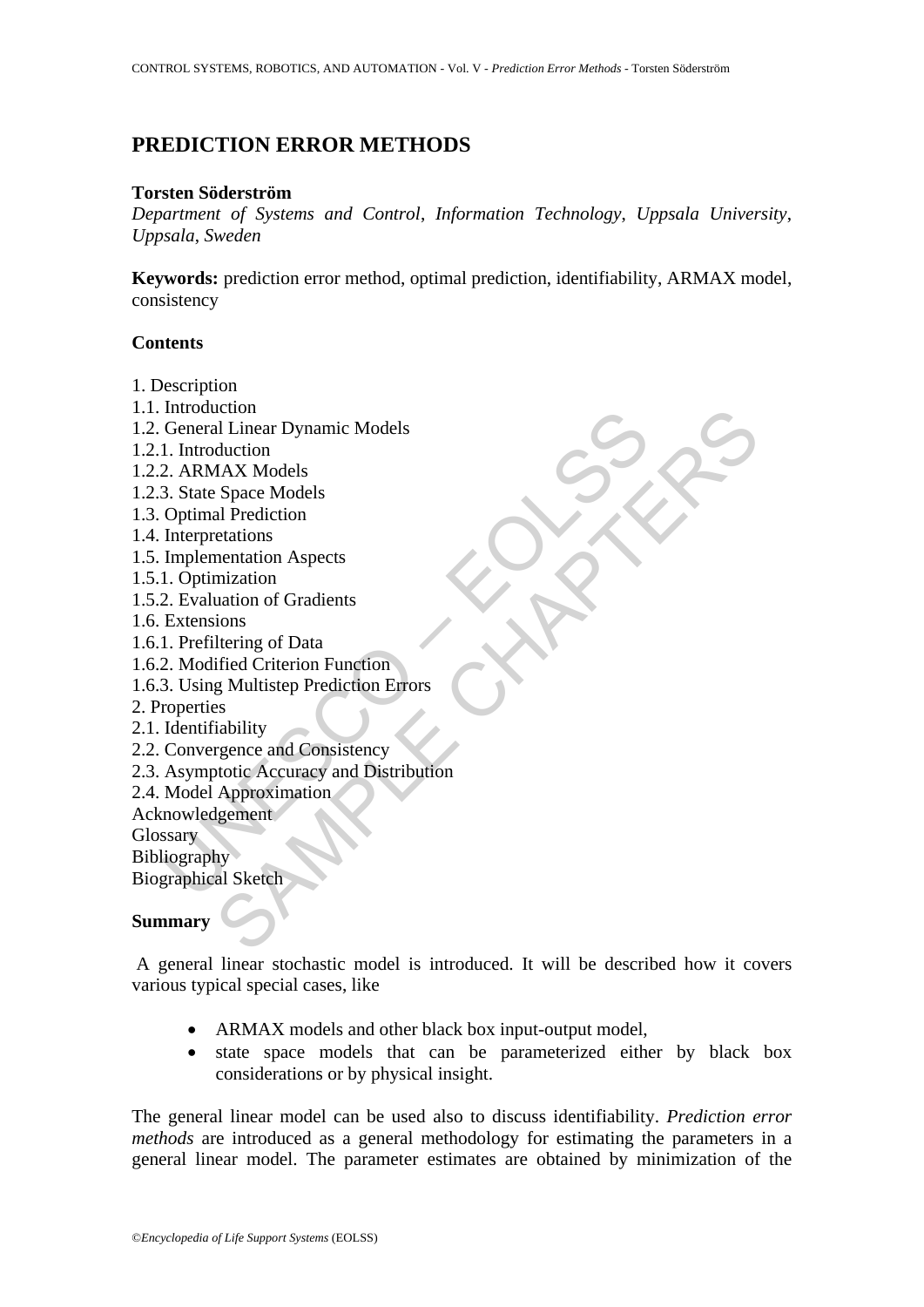sample prediction error variance. The estimates are consistent and have a low asymptotic covariance matrix under weak conditions.

#### **1. Description**

## **1.1. Introduction**

In this subsection, the class of prediction error methods (PEM's) will be described. The description is confined to the off-line (or batch case), where the parameter vector in a general linear model of the following form is estimated:

 $\overline{C}$ 

$$
M(\theta): \quad y(t) = G(q^{-1}; \theta)u(t) + H(q^{-1}; \theta)e(t)
$$

$$
Ee(t)e^{T}(s) = \Lambda(\theta)\delta_{t,s}
$$

 $Ee(t)e^T$  (s) =  $\Lambda(\theta)\delta_{t,s}$ <br>
e,  $y(t)$  is the *ny*-dimensional output at time *t* and  $u(t)$  the *nu*-<br>
her,  $e(t)$  is a sequence of independent and identically distrib<br>
ables with zero mean, which is referred to as *white n* Here,  $y(t)$  is the *ny*-dimensional output at time *t* and  $u(t)$  the *nu*-dimensional input. Further,  $e(t)$  is a sequence of independent and identically distributed (iid) random variables with zero mean, which is referred to as *white noise*. Further,  $G(q^{-1};\theta)$  and  $H(q^{-1};\theta)$  are filters of finite order (i.e. rational functions of  $q^{-1}$ ). They have dimensions  $(ny | nu)$  and  $(ny | ny)$ , respectively.

The parameter vector  $\theta$  is to be estimated from the available input-output data  $y(1), u(1),..., y(N), u(N)$ . In practice, one does not use the model Eq. (1) as such, but a special case such as an ARMAX model or some suitably parameterized state space model. To keep the description general, confine it here to the model Eq. (1) which covers deliberately all possible cases.

 $Ee(t)e^T(s) = \Lambda(\theta)\delta_{t,s}$ <br>
is the *ny*-dimensional output at time *t* and  $u(t)$  the *nu*-dimensional in<br>
(*t*) is a sequence of independent and identically distributed (iid) ranvith zero mean, which is referred to as *white n* A model obtained by identification can be used in many ways, depending on the purpose of modeling. In many applications the model is used for *prediction*. Note that this is often inherent when the model is to be used as a basis for control system synthesis. Most systems are stochastic, which means that the output at time *t* cannot be determined exactly from data available at time  $t-1$ . It is thus valuable to know, forecast or predict at time  $t - 1$  what the output of the process is likely to be at time  $t$ . in order to take an appropriate control action, i.e. to determine the input  $u(t - 1)$ .

It, therefore, makes sense to determine the model parameter vector  $\theta$  so that the prediction error

$$
\varepsilon(t,\theta) = y(t) - \hat{y}(t \mid t-1;\theta)
$$
\n(2)

is small. In Eq. (2),  $\hat{y}(t | t - 1; \theta)$  denotes a prediction of  $y(t)$  given the data up to and including time  $t-1$  (i.e.  $y(t-1)$ ,  $u(t-1)$ ,  $y(t-2)$ ,  $u(t-2)$ ,...) and based on the model parameter vector  $\theta$ .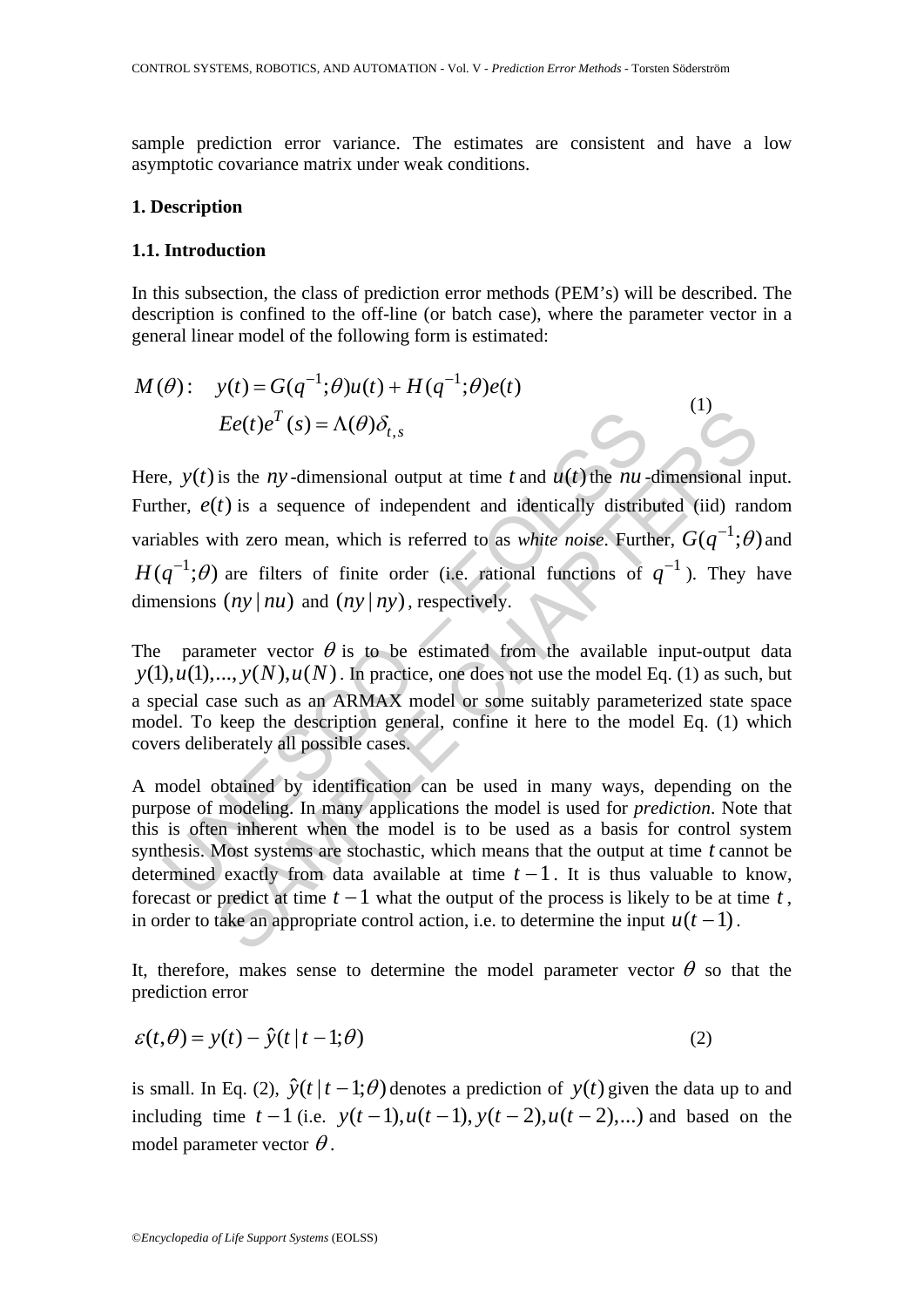Now formalize this idea and consider the general model structure introduced in Eq. (1). Assume that  $G(0, \theta) = 0$ , i.e. that the model has at least one pure delay from input to output. The *optimal mean square predictor* can conceptually be written as

$$
\hat{y}(t \mid t-1; \theta) = L_1(q^{-1}; \theta) y(t) + L_2(q^{-1}; \theta) u(t)
$$
\n(3)

which is a function of past data only if the predictor filter  $L_1(q^{-1};\theta)$  and  $L_2(q^{-1},\theta)$  are constrained by

$$
L_1(0; \theta) = 0, \qquad L_2(0; \theta) = 0.
$$
\n<sup>(4)</sup>

Once the model and the predictor are given, the prediction errors are computed as in Eq. (2). The parameter estimate  $\hat{\theta}$  is then chosen to make the prediction errors  $\varepsilon(1, \theta), \ldots, \varepsilon(N, \theta)$  small.

To define a prediction error method the user has to make the following choices:

- *Choice of model structure*. This concerns the parameterization of  $G(q^{-1};\theta), H(q^{-1};\theta)$  and  $\Lambda(\theta)$  in Eq. (1) as functions of  $\theta$ .
- e the model and the predictor are given, the prediction errors are<br>
The parameter estimate  $\hat{\theta}$  is then chosen to make the<br>  $(\theta)$ ,...,  $\varepsilon(N, \theta)$  small.<br>
Lefine a prediction error method the user has to make the follow nodel and the predictor are given, the prediction errors are computed as in<br>parameter estimate  $\hat{\theta}$  is then chosen to make the prediction errors<br> $\varepsilon(N,\theta)$  small.<br>prediction error method the user has to make the followi • *Choice of criterion*. This concerns a scalar-valued function of all the prediction errors  $\varepsilon(1,\theta),..., \varepsilon(N,\theta)$ , which will assess the performance of the predictor used; this criterion is to be minimized with respect to  $\theta$  to choose the "best" predictor in the class considered.

The most common choice of criterion is (for the single-output case) the sample variance of the prediction errors

$$
V_N(\theta) \triangleq \frac{1}{N} \sum_{t=1}^N \varepsilon^2(t, \theta).
$$
\n(5)

Several modifications exist, though, see subsection 1.6. For multivariable models  $(ny > 1)$ , the criterion can be modified, for example, as

$$
V_N(\theta) = \frac{1}{N} \sum_{t=1}^N \|\varepsilon(t, \theta)\|^2,
$$
\n(6)

but several other alternatives exist as well.

The prediction error estimate of  $\theta$  is now defined as the minimizing element of the criterion Eq. (5), i.e.

$$
\hat{\theta} = \arg\min_{\theta} V_N(\theta) \tag{7}
$$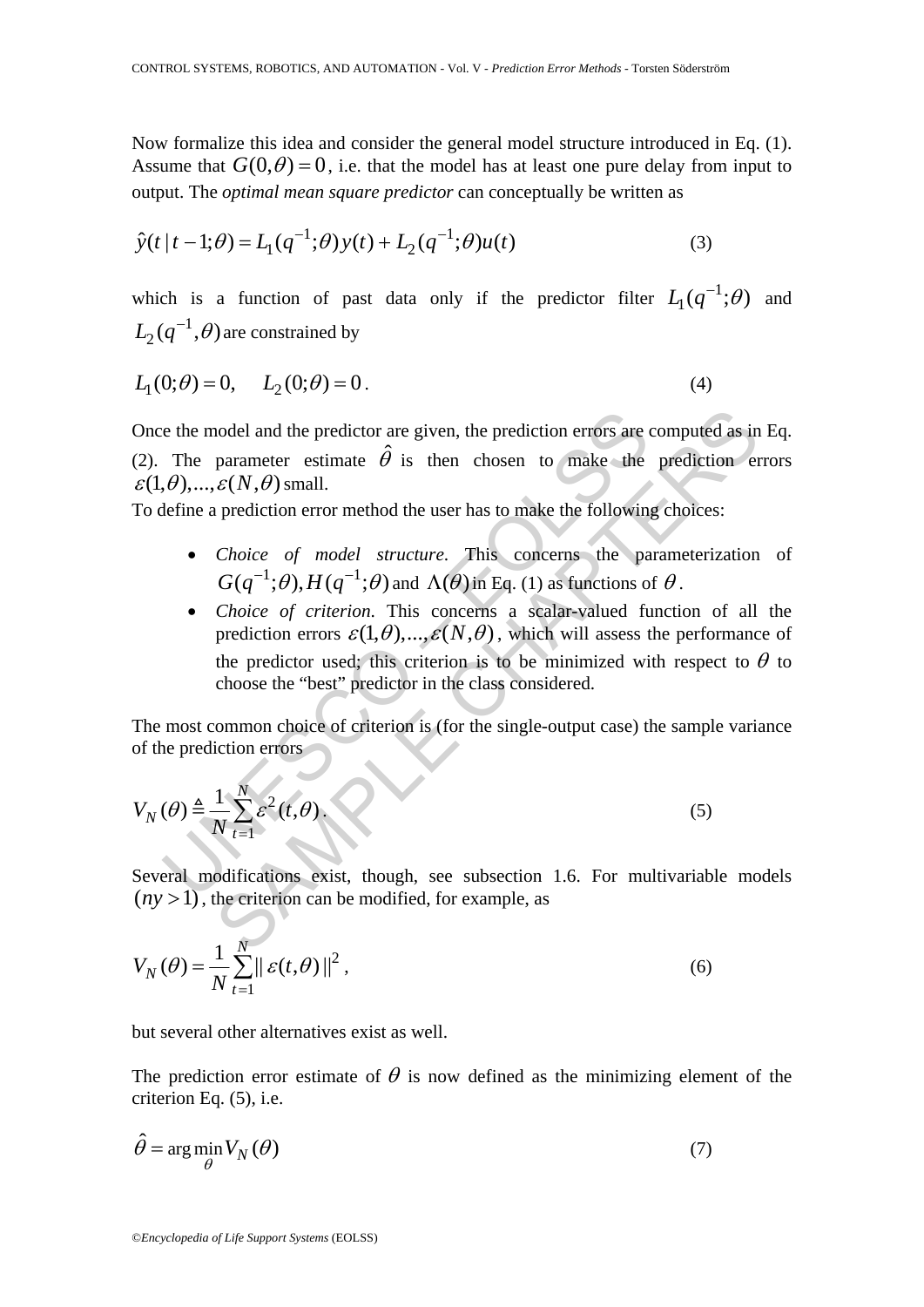To complete the description, it remains to describe how the prediction errors are to be computed for the general linear model, Eq. (1). This is done in subsection 1.5.

#### **1.2. General Linear Dynamic Models**

### **1.2.1. Introduction**

In this subsection, general linear models of the form Eq. (1) will be discussed. The model will be parameterized by a vector  $\theta$ , which is to be estimated.

The general form of model structure that will be used is the following

$$
M(\theta): y(t) = G(q^{-1}; \theta)u(t) + H(q^{-1}; \theta)e(t),
$$
  
\n
$$
Ee(t)e^{T}(s) = \Lambda(\theta)\delta_{t,s}.
$$
\n(8)

The filters  $G(q^{-1};\theta)$  and  $H(q^{-1};\theta)$  as well as the noise covariance matrix  $\Lambda(\theta)$  are functions of the parameter vector  $\theta$ . Often  $\theta$  (which is assumed to be  $n\theta$ . dimensional) is restricted to lie in a subset of  $R^{n\theta}$ . This set is given by

$$
D = \{\theta | H^{-1}(q^{-1}; \theta) \text{ and } H^{-1}(q^{-1}; \theta)G(q^{-1}; \theta) \text{ are asymptotically stable}
$$
  

$$
G(0; \theta) = 0, H(0; \theta) = I, \Lambda(\theta) \text{ is nonnegative definite}\}.
$$
 (9)

(*v*):  $y(t) = G(q^2; \theta)u(t) + H(q^2; \theta)e(t)$ ,<br>  $Ee(t)e^T(s) = \Lambda(\theta)\delta_{t,s}$ .<br>
filters  $G(q^{-1};\theta)$  and  $H(q^{-1};\theta)$  as well as the noise covariance<br>
tions of the parameter vector  $\theta$ . Often  $\theta$  (which is assumentions) is restricted to lie  $U(t) = G(q^{-1}; \theta)u(t) + H(q^{-1}; \theta)e(t),$ <br>  $Ee(t)e^{T}(s) = \Lambda(\theta)\delta_{t,s}.$  (8)<br>  $G(q^{-1}; \theta)$  and  $H(q^{-1}; \theta)$  as well as the noise covariance matrix  $\Lambda(\theta)$ <br>
of the parameter vector  $\theta$ . Often  $\theta$  (which is assumed to be *t*<br>
al) is restricted t The reasons for these restrictions in the definition of *D* will become clear in the following, where it will be shown that when  $\theta$  belongs to  $D$ , there is a simple form for the optimal one step prediction of  $y(t)$  given past data  $y(t-1), u(t-1), y(t-2), u(t-2),...$ 

For stationary disturbances with rational spectral densities it is a consequence of the spectral factorization theorem, that they can be modeled within the restrictions given by  $Eq. (9)$ .

Eq. (8) describes a general linear model. The following examples describe typical model structures by specifying the parameterization. That is to say, they specify how  $G(q^{-1};\theta), H(q^{-1};\theta)$  and  $\Lambda(\theta)$  depend on the parameter vector  $\theta$ .

#### **1.2.2. ARMAX Models**

Let  $y(t)$  and  $u(t)$  be scalar signals and consider the model structure

$$
A(q^{-1})y(t) = B(q^{-1})u(t) + C(q^{-1})e(t)
$$
\n(10)

where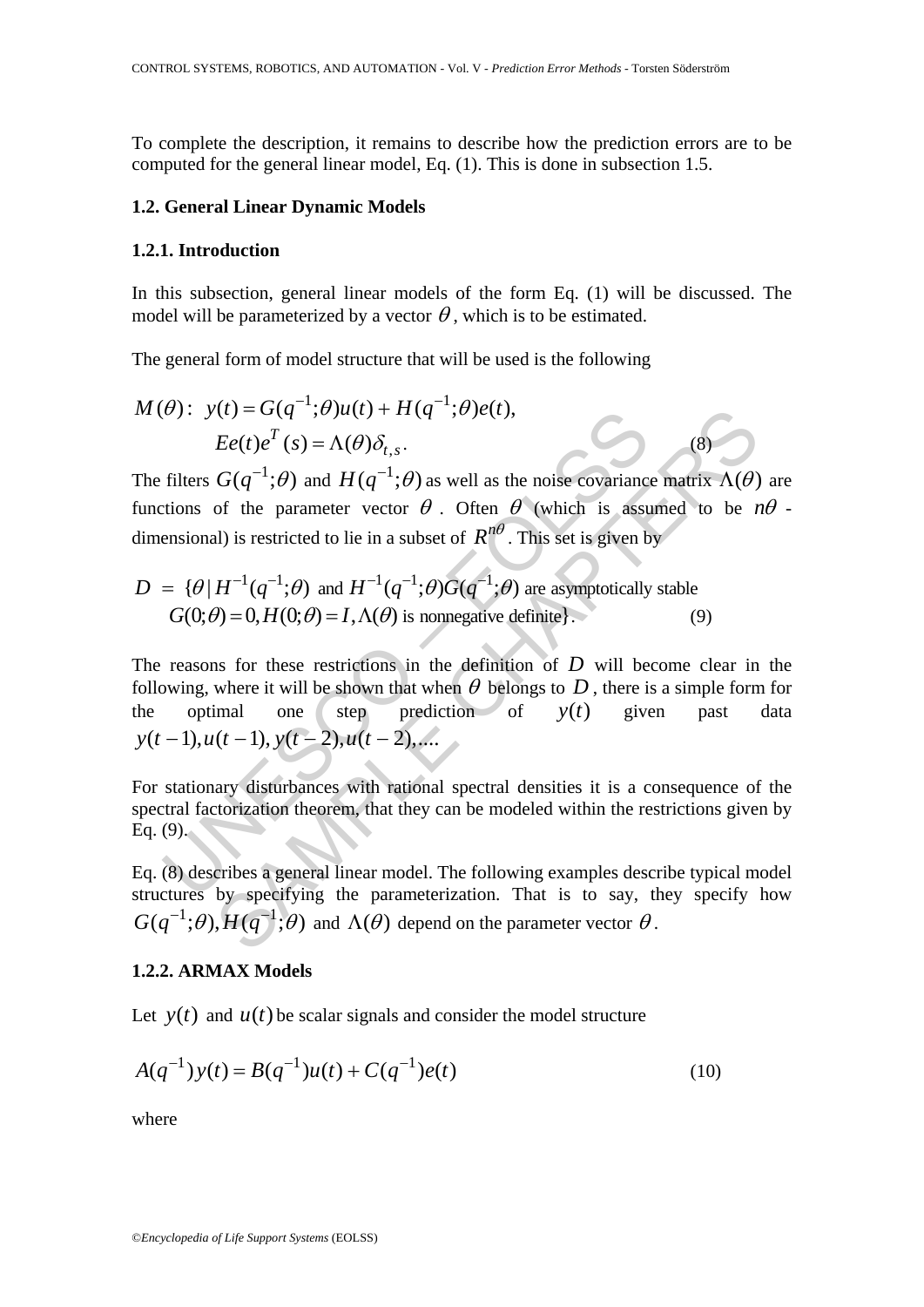$$
A(q^{-1}) = 1 + a_1 q^{-1} + \dots + a_{na} q^{-na}
$$
  
\n
$$
B(q^{-1}) = b_1 q^{-1} + \dots + b_{nb} q^{-nb}
$$
  
\n
$$
C(q^{-1}) = 1 + c_1 q^{-1} + \dots + c_{nc} q^{-nc}.
$$
\n(11)

The parameter vector is taken as

$$
\theta = (a_1...a_{na} \quad b_1...b_{nb} \quad c_1...c_{nc})^T. \tag{12}
$$

The model Eq. (10) is called an ARMAX model, which is short for an ARMA model (AutoRegressive Moving Average) with an eXogenous signal (i.e. a control variable  $u(t)$  is present). The largest integer of the triple  $(na, nb, nc)$  is called the *model order*.

To see how Eq. (10) relates to Eq. (8), note that it can be written as

$$
y(t) = \frac{B(q^{-1})}{A(q^{-1})}u(t) + \frac{C(q^{-1})}{A(q^{-1})}e(t).
$$
\n(13)

Thus, for the model structure Eq. (10),

$$
u(t) \text{ is present). The largest integer of the triple } (na, nb, nc) \text{ is called the model or}
$$
  
To see how Eq. (10) relates to Eq. (8), note that it can be written as  

$$
y(t) = \frac{B(q^{-1})}{A(q^{-1})} u(t) + \frac{C(q^{-1})}{A(q^{-1})} e(t).
$$
  
Thus, for the model structure Eq. (10),  

$$
G(q^{-1}; \theta) = \frac{B(q^{-1})}{A(q^{-1})}
$$

$$
H(q^{-1}; \theta) = \frac{C(q^{-1})}{A(q^{-1})}
$$

$$
\Lambda(\theta) = \lambda^2.
$$
  
The set *D* is given by  

$$
D = {\theta | \text{The polynomial } C(z) \text{ has all zeros outside the unit circle}}.
$$
 (15)  
A more standard formulation of the requirement  $\theta \in D$  is that the *recip* polynomial

The set *D* is given by

 $D = \{ \theta \mid$  The polynomial  $C(z)$  has all zeros outside the unit circel  $\}$ . (15)

A more standard formulation of the requirement  $\theta \in D$  is that the *reciprocal* polynomial

$$
C^*(z) = z^{nc} + c_1 z^{nc-1} + \dots + c_{nc} = z^{nc} C(z^{-1})
$$
\n(16)

has all zeros *inside* the unit circle.

There are several important special cases of Eq. (10):

• An *autoregressive* (AR) model is obtained when  $nb = nc = 0$ . (Then a pure time series is modeled, i.e. no input signal is assumed to be present.) For this case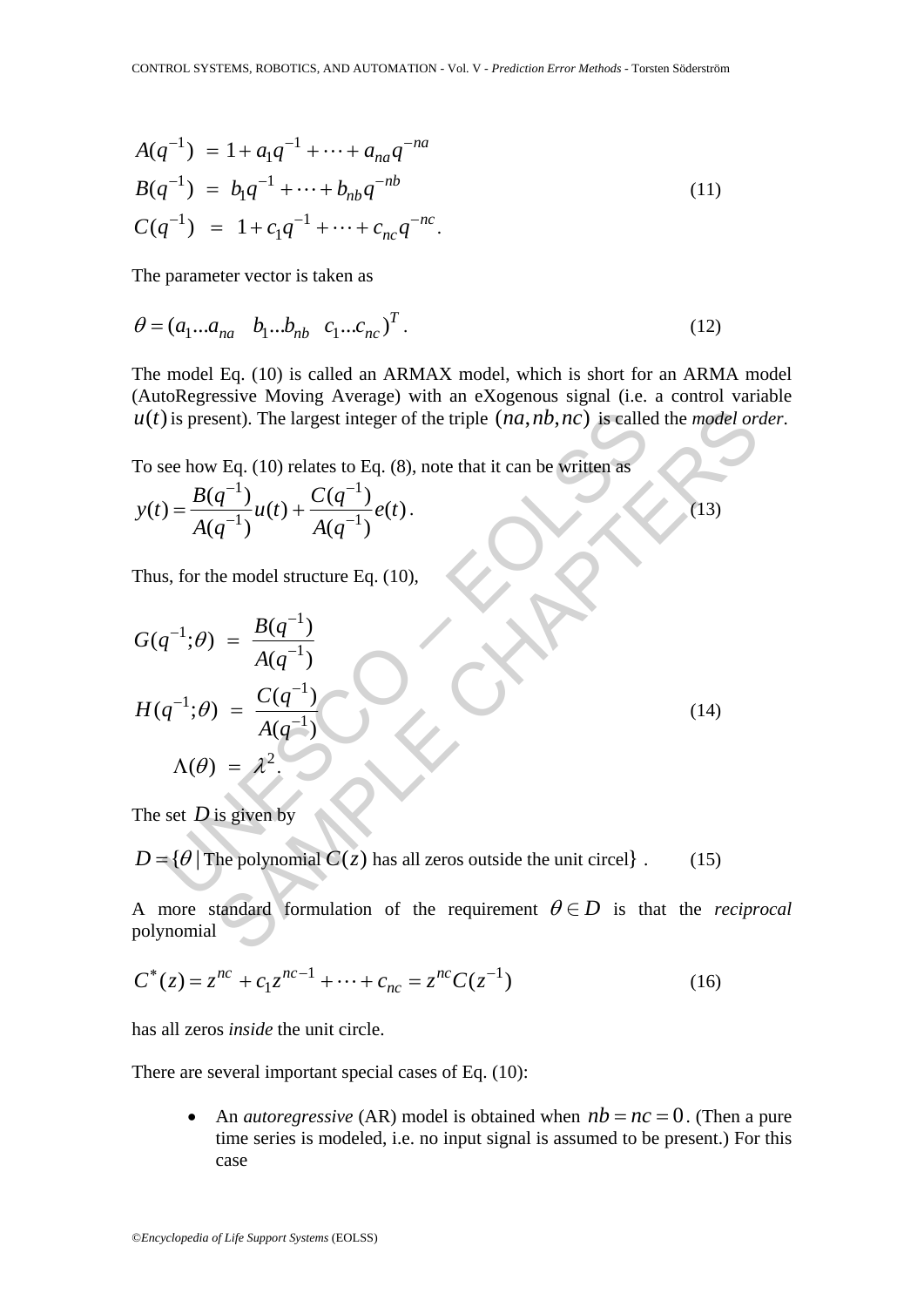$$
A(q^{-1})y(t) = e(t)
$$
  
\n
$$
\theta = (a_1...a_{na})^T.
$$
\n(17)

• A *moving average* (MA) model is obtained when  $na = nb = 0$ . Then

$$
y(t) = C(q^{-1})e(t)
$$
  
\n
$$
\theta = (c_1...c_{nc})^T.
$$
\n(18)

• An *autoregressive moving average* (ARMA) model is obtained when  $nb = 0$ . Then

$$
A(q^{-1})y(t) = C(q^{-1})e(t)
$$
  
\n
$$
\theta = (a_1...a_{na} \ c_1...c_{nc})^T.
$$
 (19)

 $A(q^{-1})y(t) = C(q^{-1})e(t)$ <br>  $\theta = (a_1...a_{na} \ c_1...c_{nc})^T$ .<br>
en  $A(q^{-1})$  is constrained to contain a factor  $1 - q^{-1}$  the<br>
orgenssive integrated moving average (ARIMA). Such mode<br>
ribing drifting disturbances.<br>
above three special case When  $A(q^{-1})$  is constrained to contain a factor  $1 - q^{-1}$  the model is called autoregressive integrated moving average (ARIMA). Such models are useful for describing drifting disturbances.

The above three special cases do all apply to a pure time series (there is no input signal). Some other special cases are:

• A finite impulse response (FIR) model is obtained when  $na = nc = 0$ . It can also be called a truncated weighting function model. Then

$$
y(t) = B(q^{-1})u(t) + e(t)
$$
  
\n
$$
\theta = (b_1..b_{nb}).
$$
\n(20)

Another special case is when  $nc = 0$ . The model structure then becomes

$$
A(q^{-1})y(t) = C(q^{-1})e(t)
$$
  
\n
$$
g^{-1}
$$
 is constrained to contain a factor  $1 - q^{-1}$  the model is ce  
\ngive integrated moving average (ARIMA). Such models are useful  
\ndriting disturbances.  
\nthree special cases do all apply to a pure time series (there is no input sign  
\nspecial cases are:  
\nA finite impulse response (FIR) model is obtained when  $na = nc = C$   
\ncan also be called a truncated weighting function model. Then  
\n
$$
y(t) = B(q^{-1})u(t) + e(t)
$$
\n
$$
\theta = (b_1...b_{nb}).
$$
  
\nAnother special case is when  $nc = 0$ . The model structure then becomes  
\n
$$
A(q^{-1})y(t) = B(q^{-1})u(t) + e(t)
$$
\n
$$
\theta = (a_1...a_{na} b_1...b_{nb})^T.
$$
\n(21)

This is sometimes called an ARX (controlled autoregressive) model. This structure can also be viewed as a linear regression,

$$
y(t) = \varphi^T(t)\theta + e(t),
$$
\n(22)

where

$$
\varphi(t) = (-y(t-1)...-y(t-na) \quad u(t-1)...u(t-nb))^T.
$$
 (23)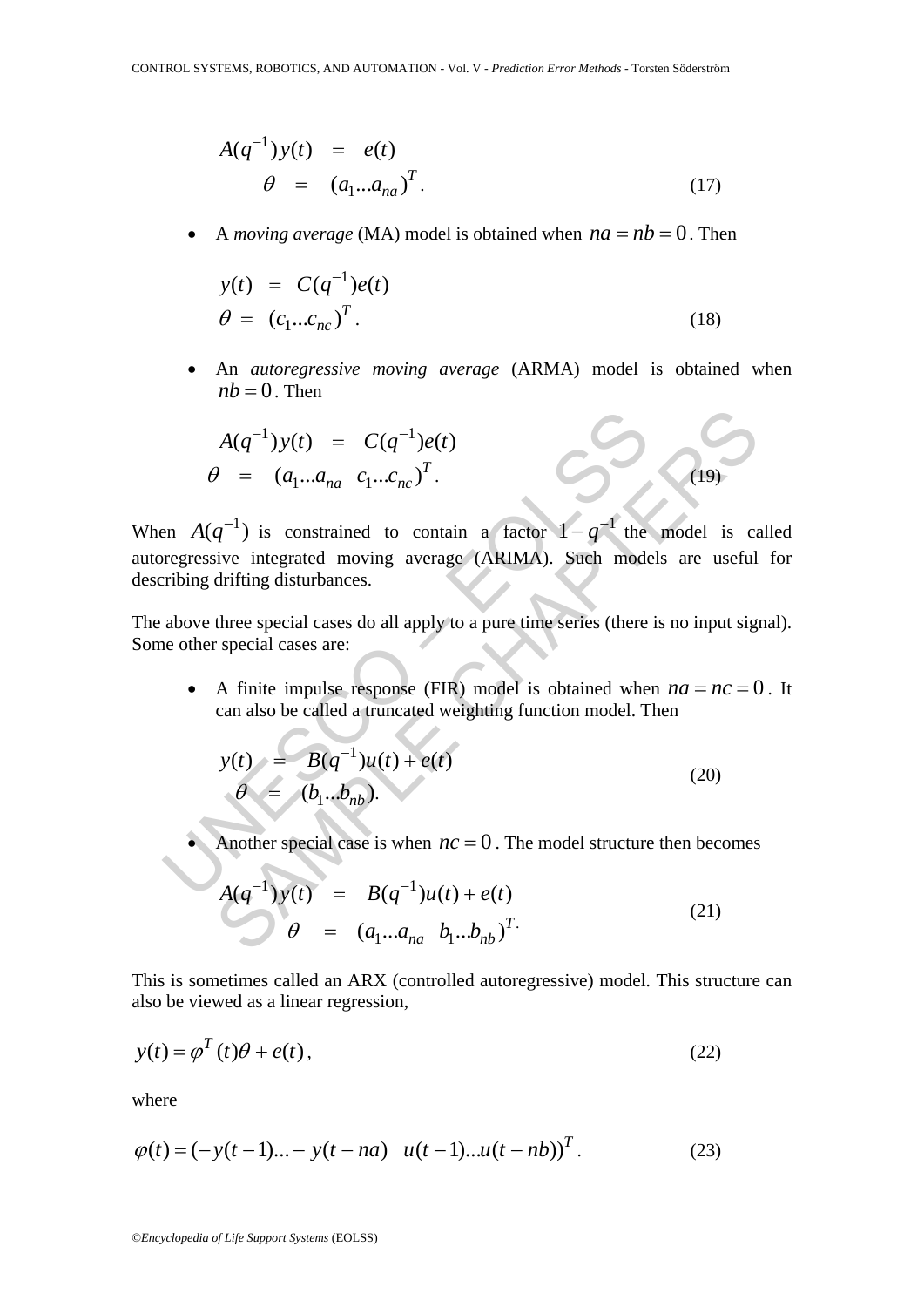There are some other ways than the ARMAX model to introduce polynomials for linear single-input single-output models. If  $A(q^{-1})$  and  $C(q^{-1})$  in Eq. (10) are constrained to coincide, the so-called *output error model* 

$$
y(t) = \frac{B(q^{-1})}{F(q^{-1})}u(t) + e(t)
$$
\n(24)

is obtained, where all parameters are used to model the filter  $G(q^{-1};\theta)$ , while there is no description in the model of the disturbance.

mear31.50 models, such as AKA and AKNA models, can<br>tivariable case, but some complications occur in that there is<br>duce free parameters. In case all matrix coefficients are left fr<br>uniqueness and it will then not be possib SISO models, such as ARA and AKWAR models, can be extended to<br>the case, but some complications occur in that there is no unique was<br>refere parameters. In case all matrix coefficients are left free, the model<br>eness and it The linear SISO models, such as ARX and ARMA models, can be extended to the multivariable case, but some complications occur in that there is no unique way to introduce free parameters. In case all matrix coefficients are left free, the model will lose uniqueness and it will then not be possible to identify the parameters, no matter what amount of data and what experimental condition is used.

- -
- -
- -

# TO ACCESS ALL THE **23 PAGES** OF THIS CHAPTER, Click here

#### **Bibliography**

Some reference for more extensive background material include

Anderson, B. D. O. and Moore, J. B. (1979): *Linear Optimal Filtering*,357pp. Prentice Hall, Englewood Cliffs, NJ. [Includes background and derivations for spectral factorization, innovations form, and optimal prediction].

Gevers, M. and Wertz, V. (1987): Techniques for selection of identifiable parametrizations for multivariable linear systems. In C T Leondes (ed.), *Control and Dynamic Systems*, vol 26; pp 35-86, System Identification and Adaptive Control – Advances in Theory and Application, Academic Press, New York. [Parameterization issues of linear multivariable systems].

Ljung, L. (1999): *System Identification. Theory for the User*, 2<sup>nd</sup> edition. 609pp.Prentice Hall. Upper Saddle River, NJ. [Description and analysis of prediction error and other identification methods].

Söderström, T. (2002): *Discrete*-*time Stochastic Systems*, 2nd ed., 375pp.Springer-Verlag, London, UK. [Includes background and derivations for spectral factorization, innovations form, and optimal prediction].

Söderström, T. and Stoica, P. (1989): *System Identification*,612pp*.*Prentice Hall International, Hemel Hempstead, UK[Description and analysis of prediction error and other identification methods].

Wahlberg. B. and. Ljung, L. (1986): Design variables for bias distribution in transfer function estimation. *IEEE Transactions on Automatic Control*, vol AC-31, pp 134-144. [Description of the effects of undermodeling]